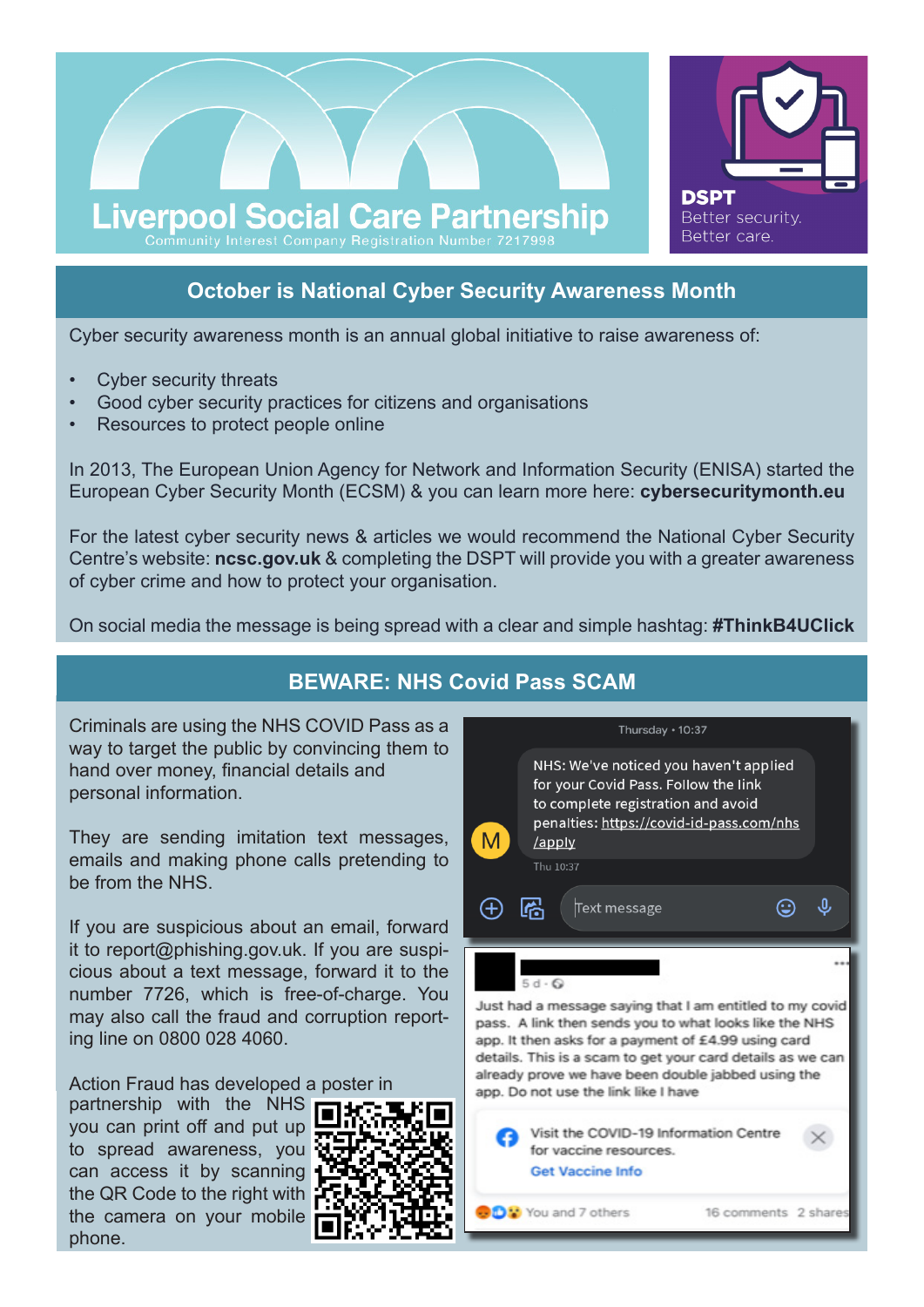# **How to Protect Your Organisation Against Cybercrime**

(LSCP) CIC continues to support North West care providers to register and complete their Data Security Protection Toolkit (DSPT) as part of the national Better Security, Better Care programme. The Toolkit will help secure your organisation against cyber attacks.

In light of recent feedback we have also introduced a new **Wrap Up Session** for organisations that have published the DSPT and would like to learn about the opportunities having the Toolkit brings.

If you are interested in more information, would like 1-1 support to complete the Toolkit or if you are interested in attending our **FREE** sessions, you can: book now via our website: **LSCPinfo.co.uk/services/DSPT** or call us: **0151 270 1703** or **07745 888 199**

### **(2hr) Introductory Webinar**

- What is the Toolkit?
- Why should we register?
- What does it offer?

#### **(2hr) Training Session 1: Getting started & staffing**

- Registering for the Toolkit
- Importance of cyber security training
- Define who has data security responsibility

#### **(2hr) Training Session 2: Policies & Procedures**

- Accessing supporting evidence
- Policy templates
- Reviewing ICO guidance

#### **(2hr) Training Session 3: Data Protection**

- Ensure good practice in Data Protection
- Exploring the physical controls around data
- Examining Data
- breaches and how to report and handle them

# **(2hr) Training Session 4: IT Security & Devices**

- Firewalls & antivirus
	- Reviewing staff using their personal phones, tablets, laptops for work
- Controling personal data

#### **(1hr) Wrap Up Session (New Session)**

#### **For organisations that have completed the toolkit**

- Understand the benefits of the DSPT
- Find out what you may now have access to
- Learn about other ways LSCP can help you

## **(3hr) Workforce Cyber Security Training**

#### **For organisations that have completed the toolkit**

- For staff of organisations that have published the DSPT to Standards Met
- Data & Cyber Security as required by the DSPT
- Tailored specifically to Adult Social Care

### **(Full Day) Information Governance Training**

### **For organisations that have completed the toolkit**

- Learn the principles of information governance
- Tailored towards Directors and Registered Managers in social care

#### **Training Dates Available on our Website**



**LSCPinfo.co.uk/DSPT**

Or get in touch via:

#### **DSPT@LSCPinfo.co.uk 07745 888 199**

*"DSPT is the best way to protect your data in an increasingly dangerous digital world."*

 *- CQC Inspection Manager*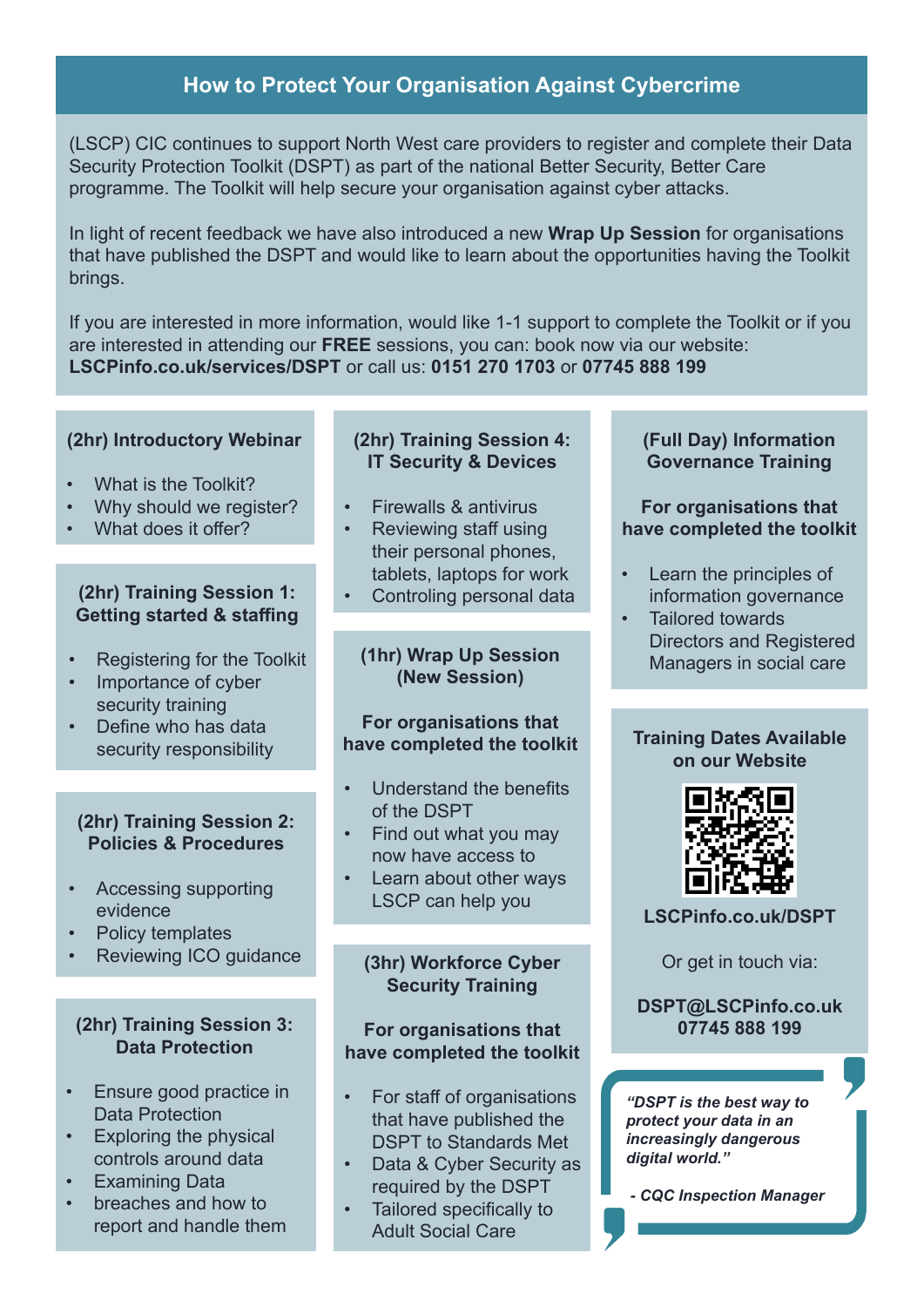# **Workforce Development Fund (WDF) is now OPEN for claims!**

The WDF is money from the Department of Health and Social Care for adult social care employers in England, disbursed by Skills for Care. LSCP is your local partnership disbursing funds in the North West & we are now accepting certicicate evidence.

To make a claim from the WDF in 2021-22 you must have **all** organisational data & 90% of your employee data complete on your Adult Social Care Workforce Data Set (ASC-WDS) account(s) on or after 1 April 2021.

Please log into your account(s) and ensure it is updated and meet WDF requirements. For any questions regarding the data set, please contact the support team on **0113 241 0969.** 

If you would like to claim, please send your evidence to us and we will send you a Membership Form and BACS form. For more information, visit our website: **LSCPinfo.co.uk/services/WDF** or email: **Admin@LSCPinfo.co.uk** or call **Kay** on **0151 270 1703.**

# What Will WDF Fund?

The WDF will fund a range of qualifications, learning programmes & digital modules that:

• Skills for Care endorses, promotes & has been involved in developing

• Are named on the list of accredited qualifications & learning programmes listed via the QR code to the right or via the Skills for Care website

## How to access funds

- Join the partnership. Free to join for WDF
- Your organisation must have the (ASC-WDS). See: link & QR code.
- Obtain evidence (learner's certificate) of funded qualifications or learning programmes

ASC-WDS requirements, membership declaration form & FAQs are available on **skillsforcare. org.uk**, the QR code above or by contacting **Kay** on **Admin@LSCPinfo.co.uk**

| IN 20/21 LSCP DISBURSED                                                                                                                     |                                                                                                      |
|---------------------------------------------------------------------------------------------------------------------------------------------|------------------------------------------------------------------------------------------------------|
| 1,500+<br>Over 1,500 people received<br>funding for courses                                                                                 | FOR 2021/22<br>LSCP has received more than<br>£500,000                                               |
| <b>SOCIAL CARE</b><br>120+<br><b>ORGANISATIONS</b><br>Over 120 organisations<br>m<br>across the North West had<br>funding disbersed to them | to disburse.<br>DON'T MISS OUT, SUBMIT YOUR EVIDENCE!                                                |
| <b>OUALIFICATIONS</b><br><b>LEVEL 5 34</b><br>13731<br>165<br><b>LEVEL</b><br>1109<br>отна                                                  | For more information contact Kay via<br>Admin@LSCPinfo.co.uk<br>or visit our website: LSCPinfo.co.uk |